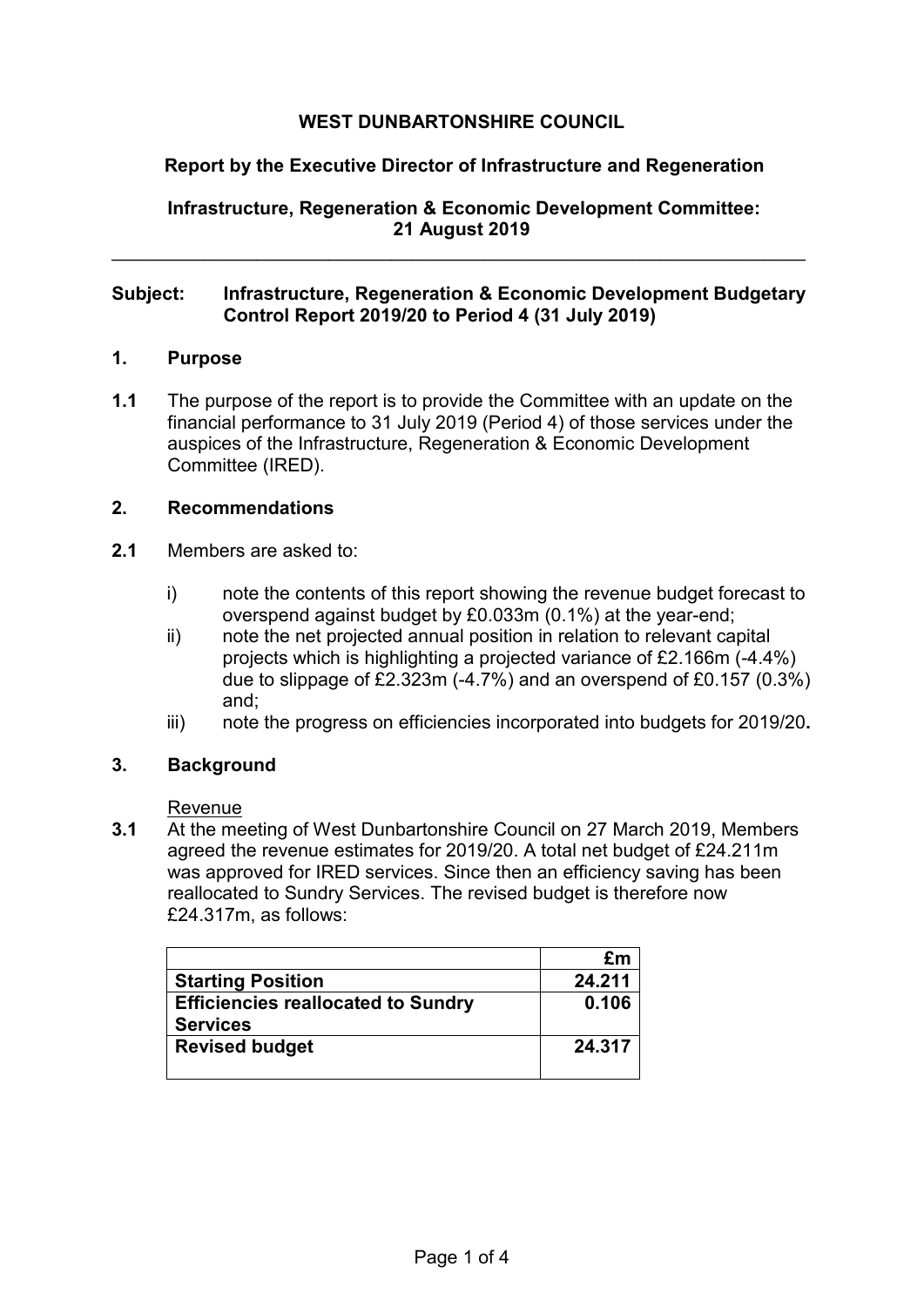**Capital** 

**3.2** At the meeting of Council on 27 March 2019, Members also agreed the updated 10 year General Services Capital Plan for 2019/2020 to 2026/2027. The next three years from 2019/20 to 2021/22 have been approved in detail with the remaining years being indicative at this stage. The total project life budget approved for projects that have either commenced or are due to commence in that period total £211.021m.

# **4. Main Issues**

# Revenue Budget

- **4.1** The current budgetary position is summarised in Appendix 1. A more detailed analysis by service is given in Appendix 2. Of the 21 services monitored 11 are showing either a favourable or nil variance with 10 services showing an adverse variance. Comments are shown in Appendix 3 when there are projected net annual variances greater than £0.050m and also where the net variance is below £0.050m but there are offsetting variances of over £0.050m within the service. Appendix 4 shows progress on the achievement of saving options adopted as part of the 2019/20 budget.
- **4.2** Appendix 1 shows the probable outturn for the services at £24.350m. As the annual budget is £24.317m there is currently a projected adverse variance for the year of £0.033m.

- Capital Budget<br>4.3 The overall pro **4.3** The overall programme summary report is shown in Appendix 5. Information on projects in the red category for probable underspends or overspends inyear and in total is provided in Appendices 6 and 7 together with additional information on action being taken to minimise or mitigate slippage and/or overspends where possible. Detail on projects within the green category where variances are over £50,000 are shown in Appendix 8. The analysis shows that for the in-year planned spend there is currently a projected in-year variance of £2.166m of which £2.323m relates to project slippage and an inyear overspend of £0.157m. Officers review regularly the in-year position to consider options to maximise the effective use of capital resources.
- **4.4** From the analysis within the appendices it can be seen that there are two projects with forecast material slippage, as listed as follows:

| <b>Project Name</b>               | Slippage<br>(£m) |
|-----------------------------------|------------------|
| New Westbridgend Community Centre | 0.635            |
| <b>Regeneration Fund</b>          | 0.851            |

# **5. People Implications**

**5.1** There are no people implications.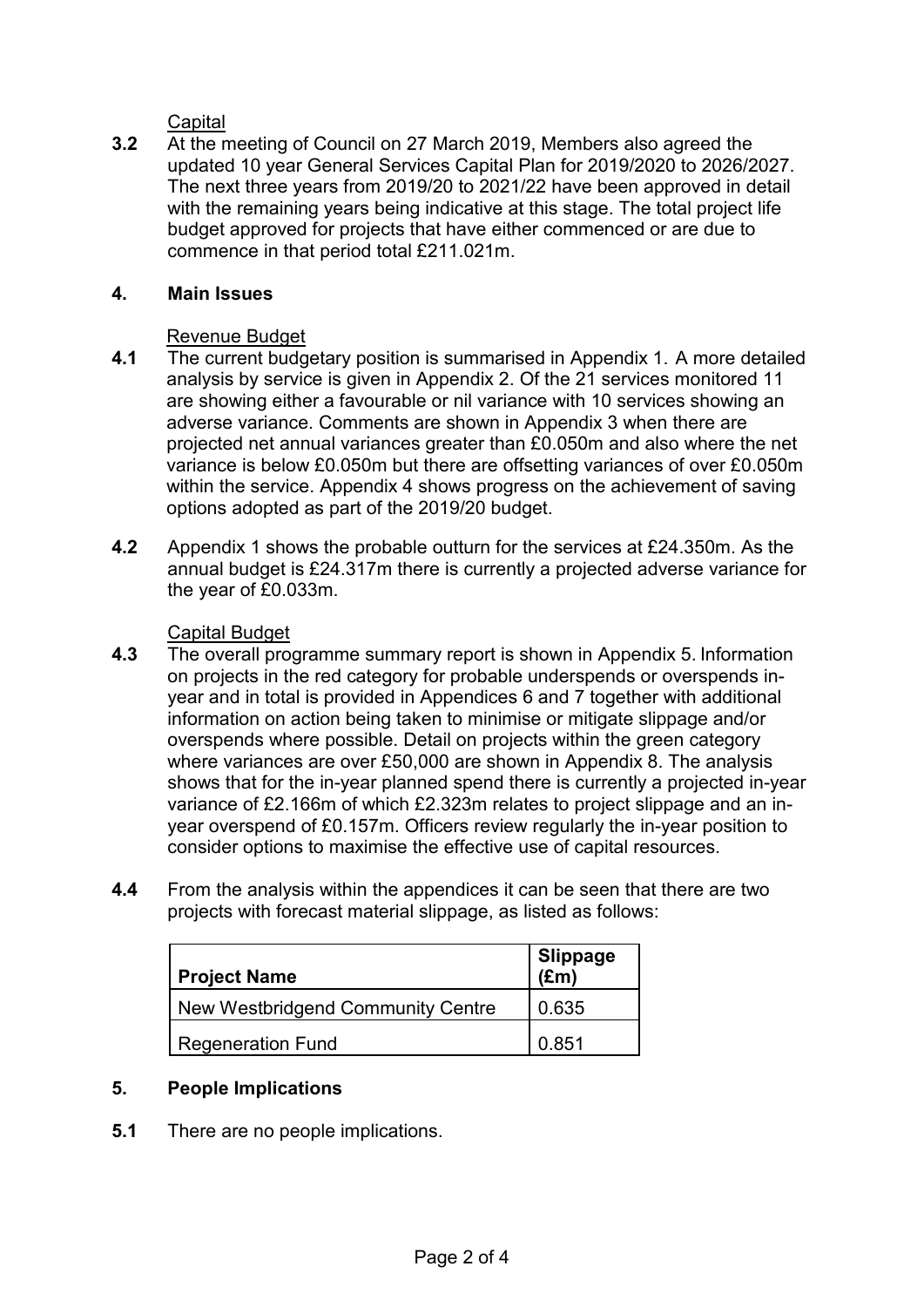# **6. Financial Implications**

- **6.1** Other than the financial position noted above, there are no financial implications of the budgetary control report. Officers are currently reviewing budgets and projections with a view to improving the position by financial year end and progress will be highlighted in future reports to committee.
- **6.2** Agreed efficiencies and management adjustments are monitored with current indications showing that £0.593m of the total actions of £0.733m being monitored are currently on target to be achieved (see Appendix 4). It should be noted that any variances are included within the service information and variances identified within this report.

### **7. Risk Analysis**

**7.1** The main financial risks to the ongoing financial position relate to unforeseen costs being incurred between now and the end of the financial year. This can affect all service areas. Virements will be considered where in-year capital underspends become apparent and regular reviews to minimise in-year underspends will continue.

# **8. Equalities Impact Assessment (EIA)**

**8.1** The report is for noting and therefore no Equalities Impact Assessment was completed for this report.

### **9 Consultation**

**9.1** The views of both Finance and Legal services have been requested on this report and both have advised there are neither any issues nor concerns with the proposal. As the report is for noting no further consultation is envisaged.

## **10. Strategic Assessment**

**10.1** Proper budgetary control and sound financial practice are cornerstones of good governance and support Council and officers to pursue the five strategic priorities of the Council's Strategic Plan. This report forms part of the financial governance of the Council. This report is for noting and, therefore, does not directly affect any of the strategic priorities.

**Richard Cairns Executive Director of Infrastructure and Regeneration**